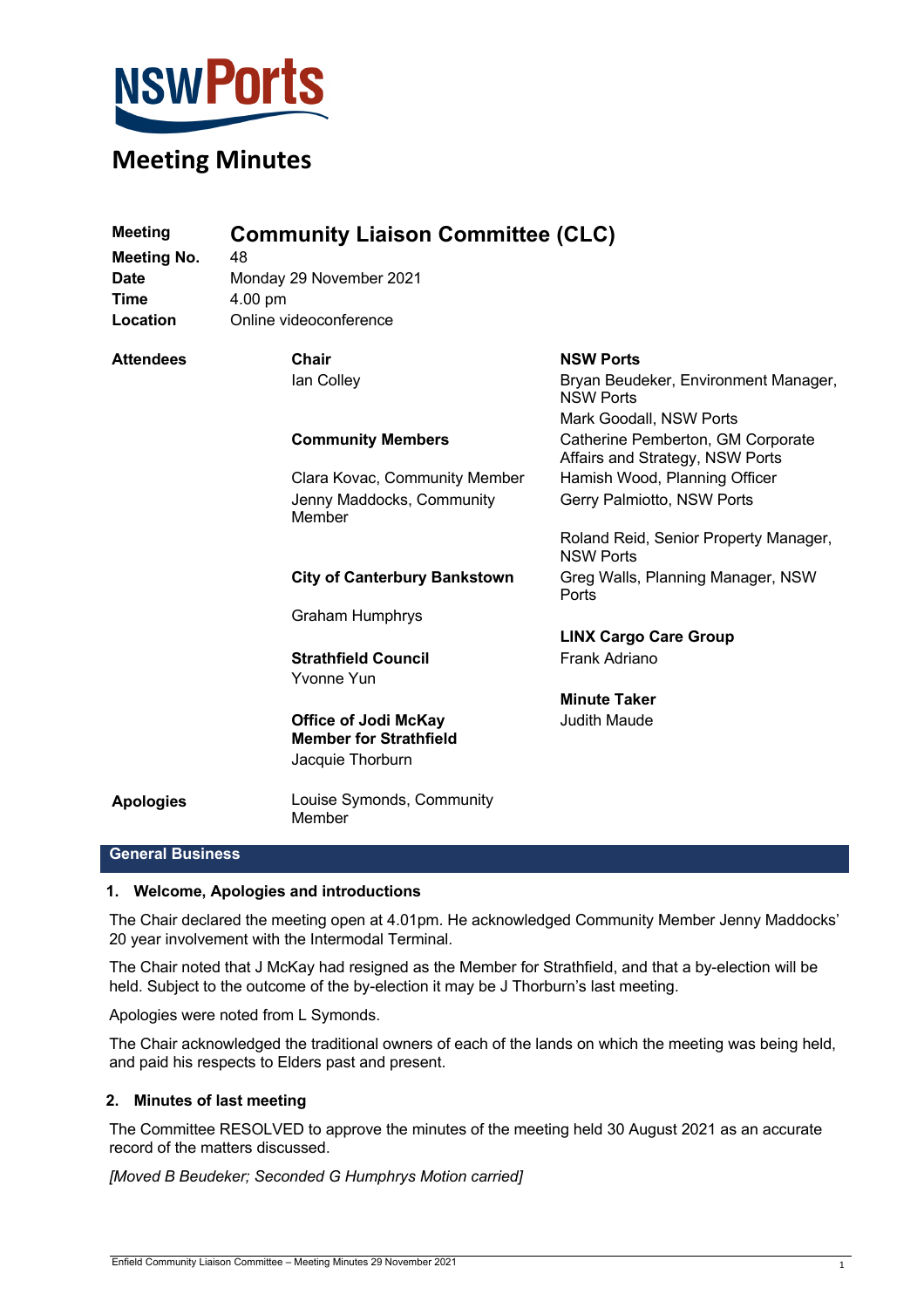

## **3. Matters Arising - Update on Flower Power Development Application**

H Wood informed the Committee that there was no update on the Flower Power Development Application and that no further developments are expected until at least 2022.

### **NSW Ports Business Update**

## **4. Corporate Affairs update**

#### *Enfield Lookout*

M Goodall provided an update on the re-opening of the Enfield Lookout. He advised that the Lookout had been closed for a period of time in early 2021 following some fires on the site. A meeting had been held on site with detectives from Auburn Police, and some recommendations from that meeting had been implemented. Three mobile CCTV cameras have been installed and are being monitored 24/7 by a third party. The impact of the mobile CCTV cameras will be reviewed, and permanent CCTV cameras potentially installed in the longer term. Signage about the CCTV monitoring has been installed which will also serve as a deterrent.

M Goodall confirmed that the Lookout opened in early November, however it will be closed again to enable some works to be undertaken to repair damage from recent heavy rain.

#### **Enfield Development Project Update**

#### **5. Construction program**

H Wood informed the Committee that there were no updates at this time.

## **Committee Member Updates**

#### **6. Tenant developments**

*Swift*

No update was provided by Swift.

*Linx*

F Andiano provided an update, noting that the export part of their business was busy, particularly relating to grain and cotton exports.

Importing activities were quieter due to the disruption to shipping schedules and the national shortage of shipping containers.

## **7. Council updates**

#### *Strathfield Council*

Y Yun provided an update from Strathfield Council, and highlighted the following:

- frogs have migrated to the frog ponds, and tadpoles have also been detected. As a result there will be no requirement to transfer a breeding colony. A census will be conducted at the end of the breeding season to assess the size of the frog population.
- The frog pond project had been submitted for an award, and had won the award for its category.
- The Metropolitan Green Space Policy has been adopted and accepted by the Department of Planning. The Policy focuses activities along the Cooks River corridor, and whilst not directly linked to the Enfield site it will have an impact over time.
- A grant has been awarded to install lights along the Cooks River cycleway. Council is working with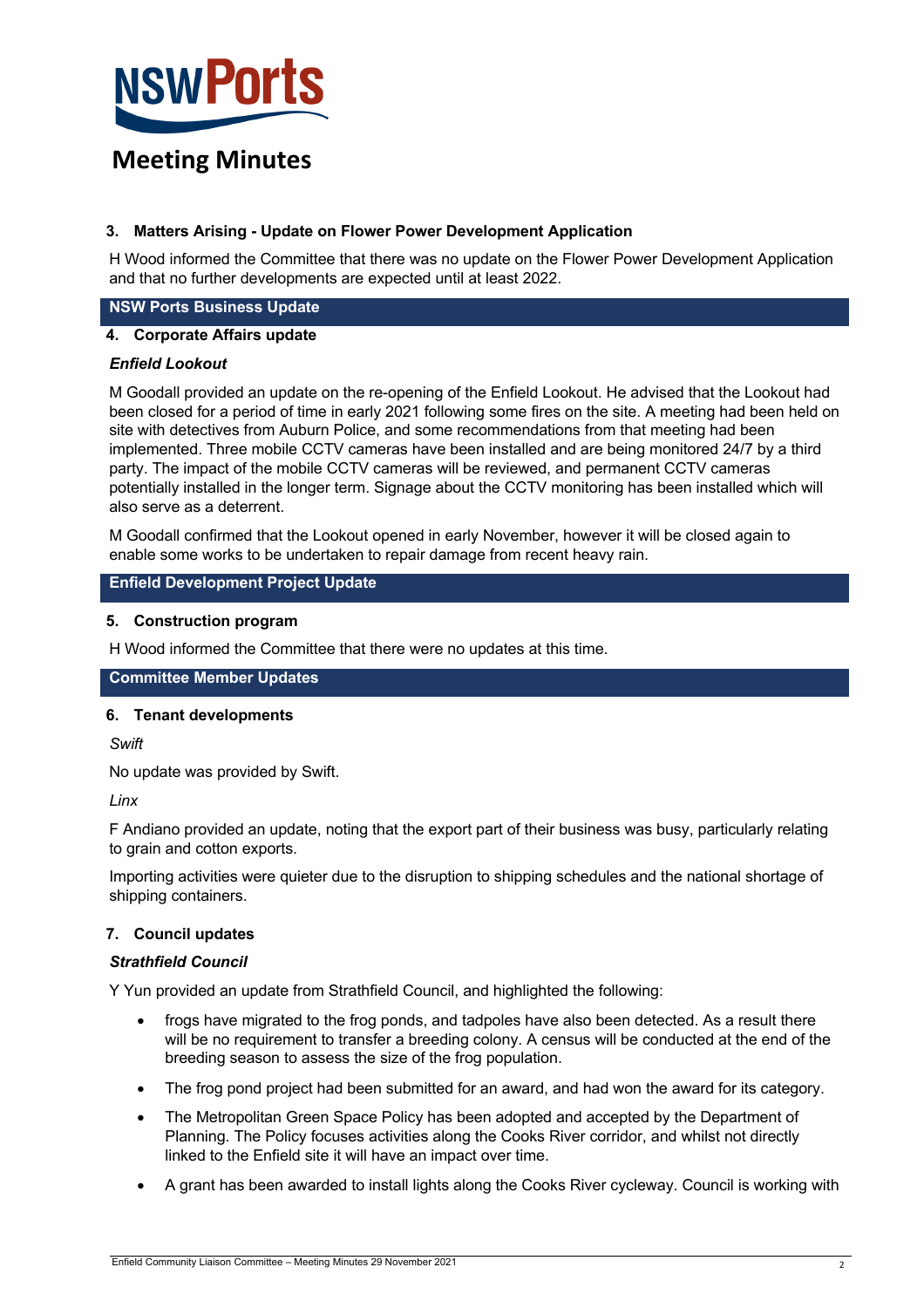

Transport for NSW at ways to upgrade and improve the cycleway, which will support active transport into the Enfield area.

B Beudeker informed the Committee that a frog expert had visited the site recently who had been pleased with the condition of the ponds. Some additional landscaping work has been approved to improve the habitat for the frogs. Sydney Water are looking at some additional work in the longer term which will include frog ladders.

Y Yun confirmed that the recent heavy rain has not affected the frogs. While they use the ponds for breeding they are tree frogs.

*Action: Y Yun to send Community Members a copy of the Strathfield Council Metropolitan Green Space Policy.*

## *Canterbury-Bankstown Council*

G Humphrys provided an update from Canterbury-Bankstown Council, noting that the upcoming Council elections have meant that work has been relatively quiet. He noted the following:

- normal working environments are gradually returning following the COVID lockdowns, with depots starting to consolidate as workers return. Office staff will return to the office in February 2022. Community engagement activities are starting to reactivate.
- The Bankstown to Chester Hill cycle path will be on exhibition shortly.
- The Spatial Panning team are working on Master Plans for centres across the Council area, starting with Belmore, Belfield and Campsie. Documents will be available in 2022 for consultation. The documents will be about the vision, look and feel of the area, and Master Plans will be developed based on the feedback.

G Walls informed the Committee that NSW Ports had made a submission about the Campsie Master Plan earlier in the year.

## **HSE Update**

## **8. Summary of complaints/incidents**

B Beudeker informed the Committee that there had been no complaints or incidents since the last meeting.

The following matters were noted:

- New landscape contractors commenced in March 2021 and were performing well.
- NSW Ports is working with Auburn traffic control and local police regarding entry of vehicles into the site.
- The landscape contractors are reducing fuel levels on Mt Enfield as part of a more holistic approach to the issue of fires.
- No noise complaints had been made to NSW Ports in the last quarter.

## **9. Noise monitoring hardware update**

B Beudeker informed the Committee that:

• two noise monitors will installed on the roof at Mt Enfield. Consultation is underway regarding the installation and the appropriate mounting system.